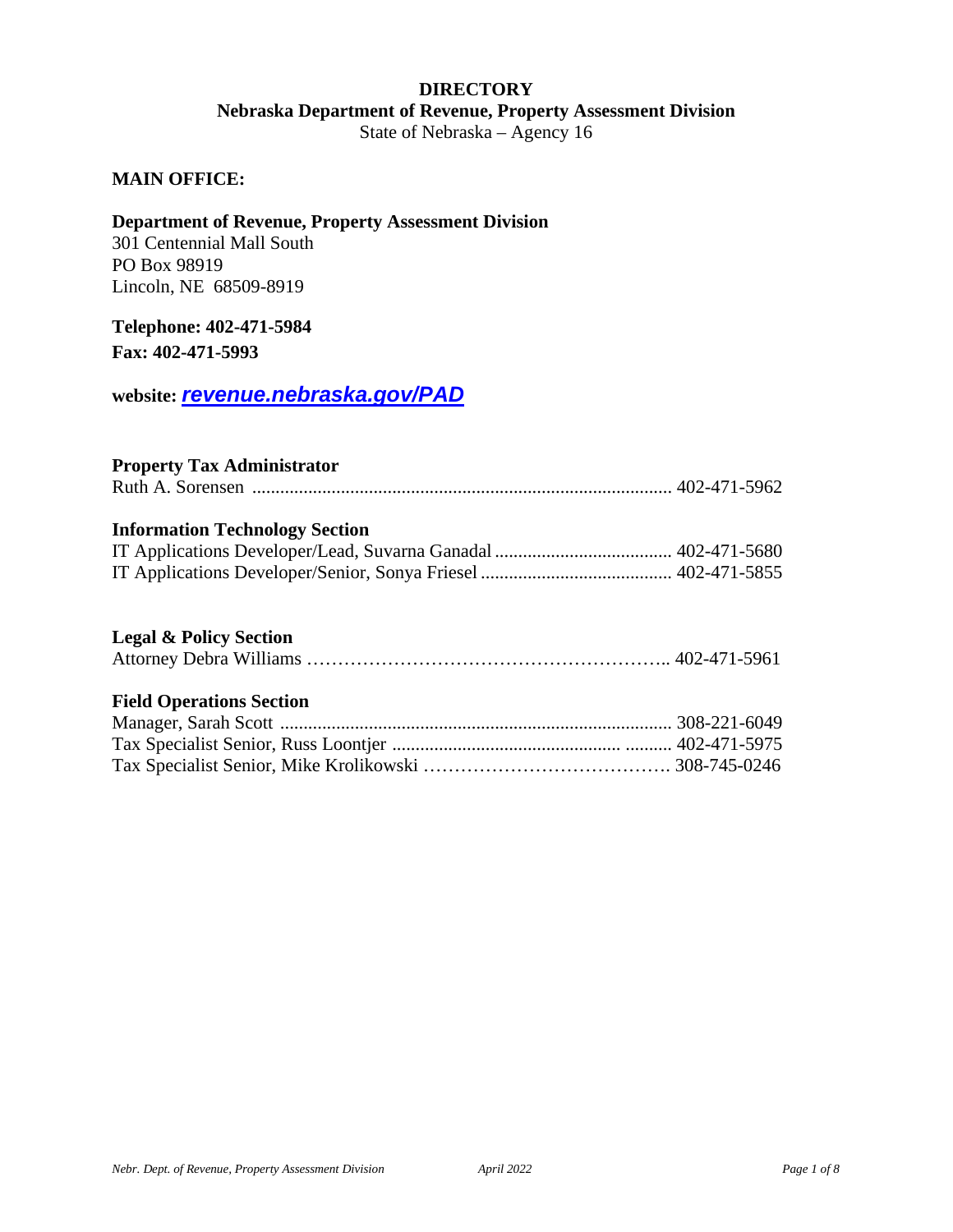# **LINCOLN OFFICE DIRECTORY, BY SUBJECT**

| <b>Agricultural Land - Valuation &amp; Special Value</b> (greenbelt)                            |  |
|-------------------------------------------------------------------------------------------------|--|
|                                                                                                 |  |
|                                                                                                 |  |
|                                                                                                 |  |
| <b>Annual Report</b> (value, tax rates, taxes levied information)                               |  |
|                                                                                                 |  |
|                                                                                                 |  |
|                                                                                                 |  |
| <b>Appraisal Contracts</b>                                                                      |  |
|                                                                                                 |  |
|                                                                                                 |  |
|                                                                                                 |  |
|                                                                                                 |  |
|                                                                                                 |  |
| Assigned Field Staff, see section for Field Operations Staff, by location                       |  |
| Certificate of Taxes Levied Report Form 49 (valuation, taxes, & tax rate - state avg. tax rate) |  |
|                                                                                                 |  |
|                                                                                                 |  |
|                                                                                                 |  |
|                                                                                                 |  |
| <b>County Abstracts of Assessment Reports</b>                                                   |  |
| <b>Real Property Form 45</b>                                                                    |  |
| See, Field Operations Staff, by location                                                        |  |
|                                                                                                 |  |
|                                                                                                 |  |
| <b>Delinquent Real Property List</b>                                                            |  |
|                                                                                                 |  |
|                                                                                                 |  |
|                                                                                                 |  |
| <b>Documentary Stamp Tax</b>                                                                    |  |
|                                                                                                 |  |
|                                                                                                 |  |
|                                                                                                 |  |
|                                                                                                 |  |
|                                                                                                 |  |
| <b>Education</b> (Assessor Certification, Exam, & Continuing Education)                         |  |
|                                                                                                 |  |
|                                                                                                 |  |
|                                                                                                 |  |
|                                                                                                 |  |
|                                                                                                 |  |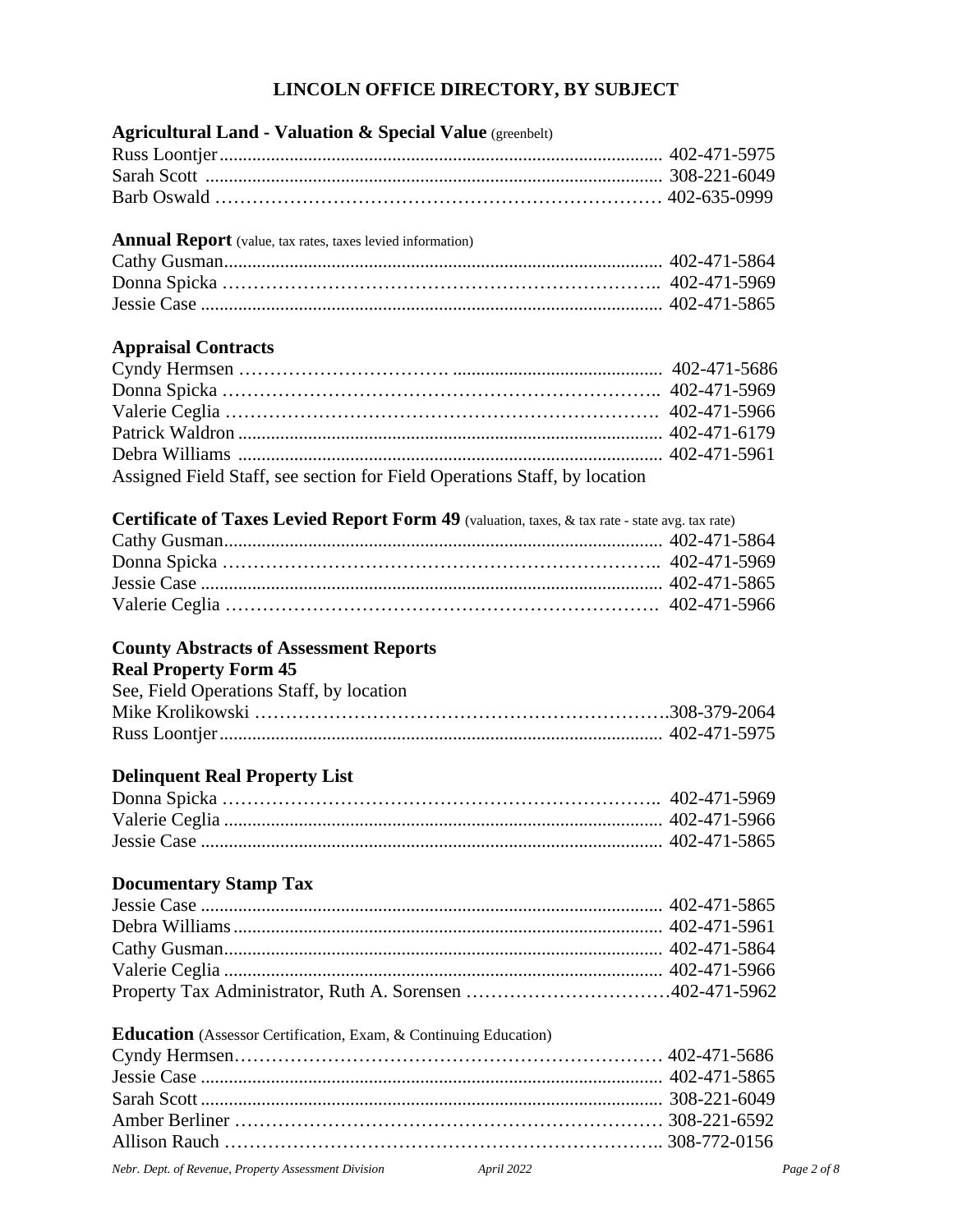| <b>Exemptions</b> (e.g., governmental; permissive - educational, religious, charitable; motor vehicle exemptions) |  |
|-------------------------------------------------------------------------------------------------------------------|--|
|                                                                                                                   |  |
|                                                                                                                   |  |
|                                                                                                                   |  |
|                                                                                                                   |  |
|                                                                                                                   |  |
|                                                                                                                   |  |

# **Forms, Information Guides, Manuals**

# **Homestead Exemptions & Homestead Exemption Summary Certificates**

### **Incentive Programs - Employment & Investment Growth Act, Form 775P,Nebraska Advantage Act, Form 312P, ImagiNE**

# **Information & Technology** (technical support for computer systems)

| 402-471-5680 |
|--------------|
| 402-471-5855 |

# **Legal Issues & Tax Policy**

# **Legislation**

# **Maps**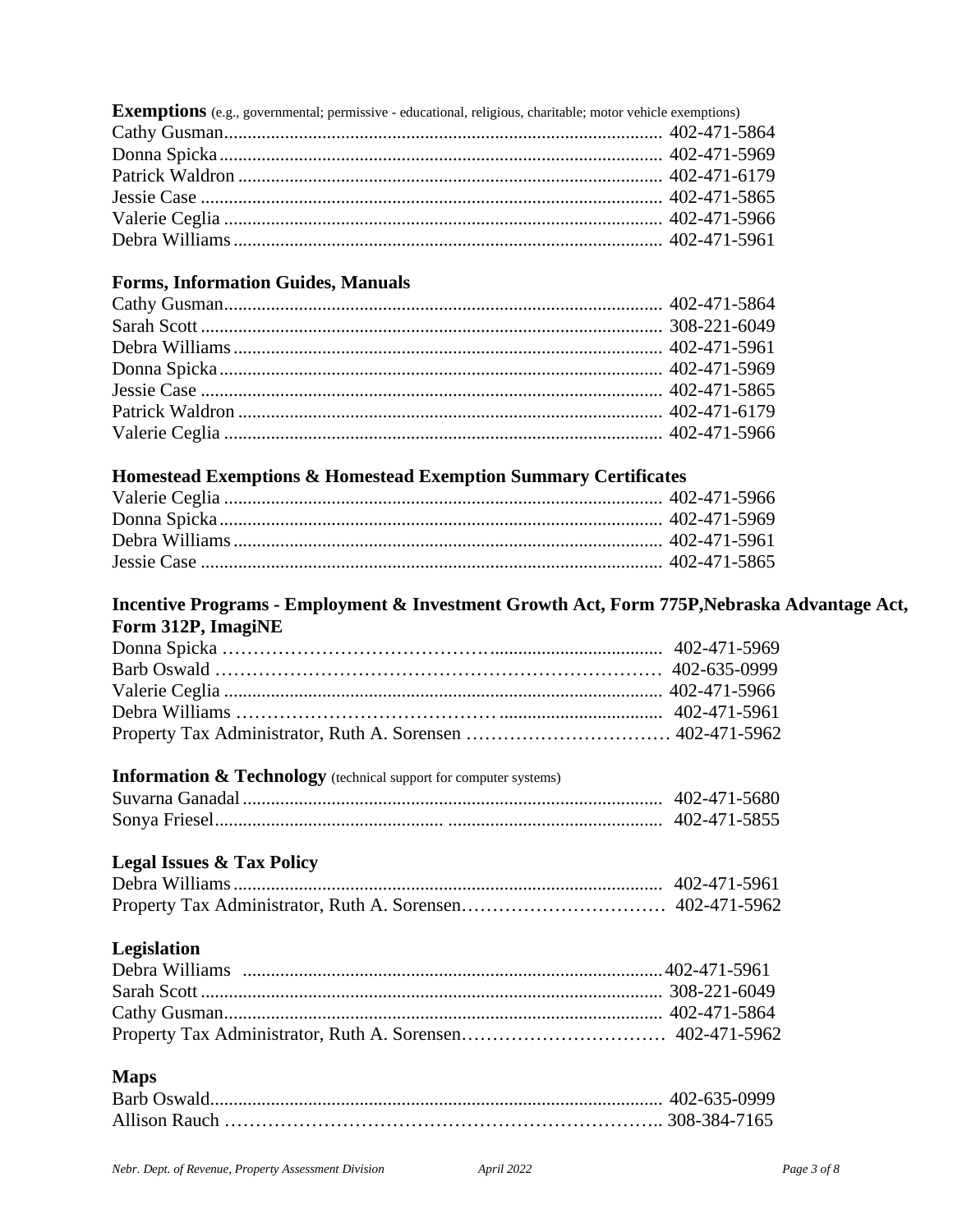# **Assessment Sales Ratios/Level of Assessment**

# **Mineral Interests**

# **Nameplate Capacity Tax**

| Debra Williams |  |
|----------------|--|

# **Personal Property Assessment**

# **Plan of Assessment Reports**

### **Press/News media**

|--|--|--|--|--|--|--|

# Property Valued by the State (centrally assessed):

#### *Air Carriers Form 40*

# *Car Lines Form 44*

# *Tax Distribution Car Lines and Air Carriers*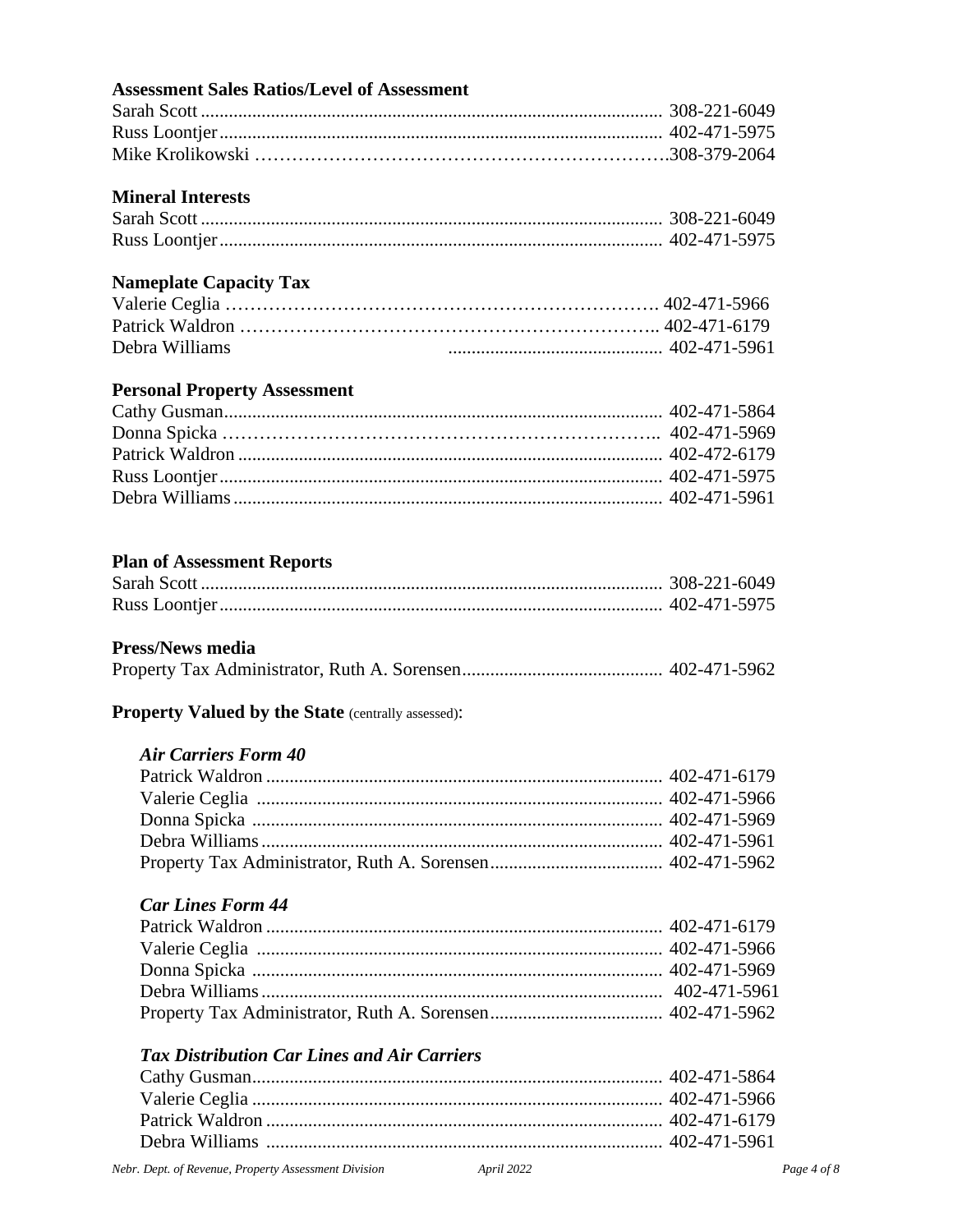# *Public Service Entities Form 43* (Appraisals & Valuation Distribution) Patrick Waldron (pipelines, utilities, and telecommunications)............ 402-471-6179 Valerie Ceglia (pipelines, utilities, and telecommunications) .............. 402-471-5966 Cathy Gusman (distribution).................................................................. 402-471-5864 Donna Spicka (distribution)................................................................... 402-471-5969 Debra Williams ..................................................................................... 402-471-5961 Property Tax Administrator, Ruth A. Sorensen..................................... 402-471-5962

### *Railroads Form 41* (Appraisals & Valuation Distribution)

# *Equalization of Property Valued by the State*

# **Real Estate Transfer Statement (Form 521)**

# **Real Property Assessment**

# **Real Property Tax Credit**

# **Regulations, Directives, & Tax Policy**

# **Rent-Restricted Housing Projects Valuation Committee**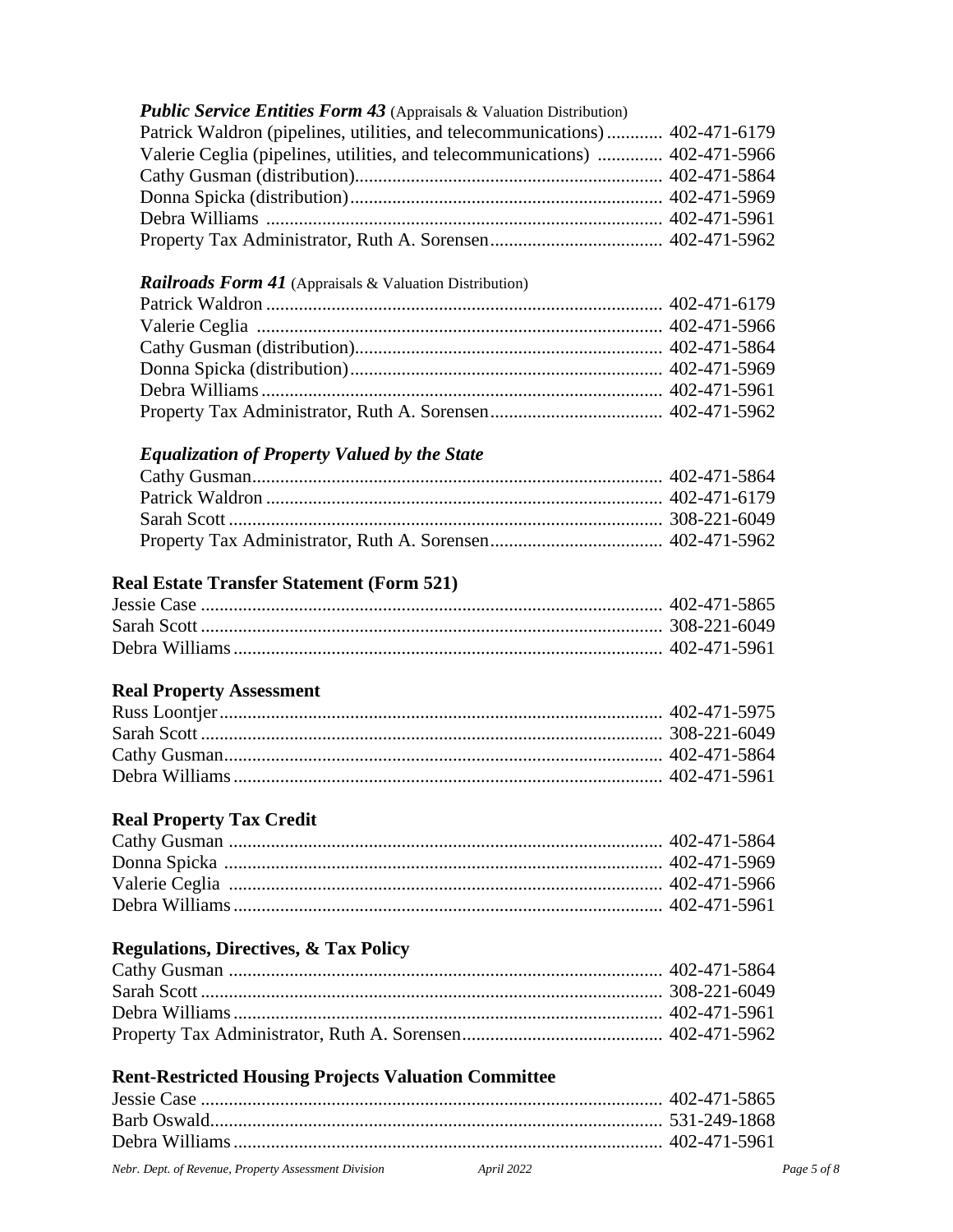# **Reports & Opinions**

| See, Field Operations Staff, by location |  |
|------------------------------------------|--|

#### **Research Reports** (Annual Report, TIF Report, Value, Tax Rates, Taxes Levied Information)

#### **Sales File**

| See, Field Operations Staff, by location |  |
|------------------------------------------|--|

#### **Sales File Data Requests**

See, Field Operations Staff, by location

# **School Adjusted Valuation**

#### **School District Taxable Value Report**

# **Soil Conversions**

# **Tax Increment Financing (TIF)**

# **Website information: <u>[revenue.nebraska.gov/PAD](https://revenue.nebraska.gov/PAD)</u>**

| 402-471-5865 |
|--------------|
| 402-471-5864 |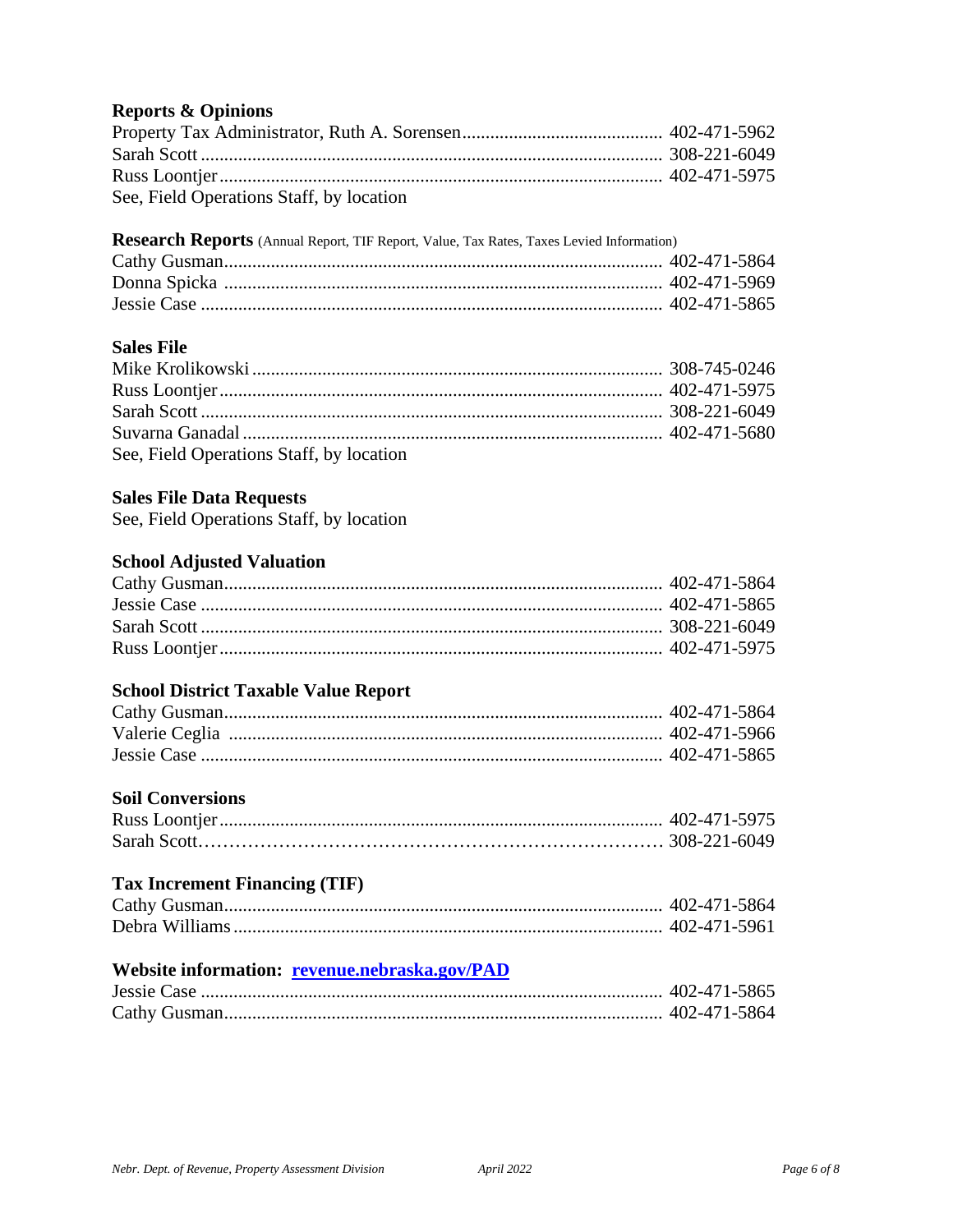# **FIELD OPERATIONS STAFF, BY LOCATION**

### *<sup>U</sup>***LINCOLN**

| 301 Centennial Mall South, PO Box 98919 |  |
|-----------------------------------------|--|
|                                         |  |

### *<sup>U</sup>***ALLEN, NE**

|--|--|--|--|

# *<sup>U</sup>***LOUP CITY, NE**

|--|--|--|--|--|--|--|

# *<sup>U</sup>***NORTH PLATTE**

Craft State Office Building 200 South Silber Street North Platte, NE 69101

# **SCOTTSBLUFF**

State Office Building 505A Broadway, Suite 800 Scottsbluff, NE 69361-3515

|--|--|